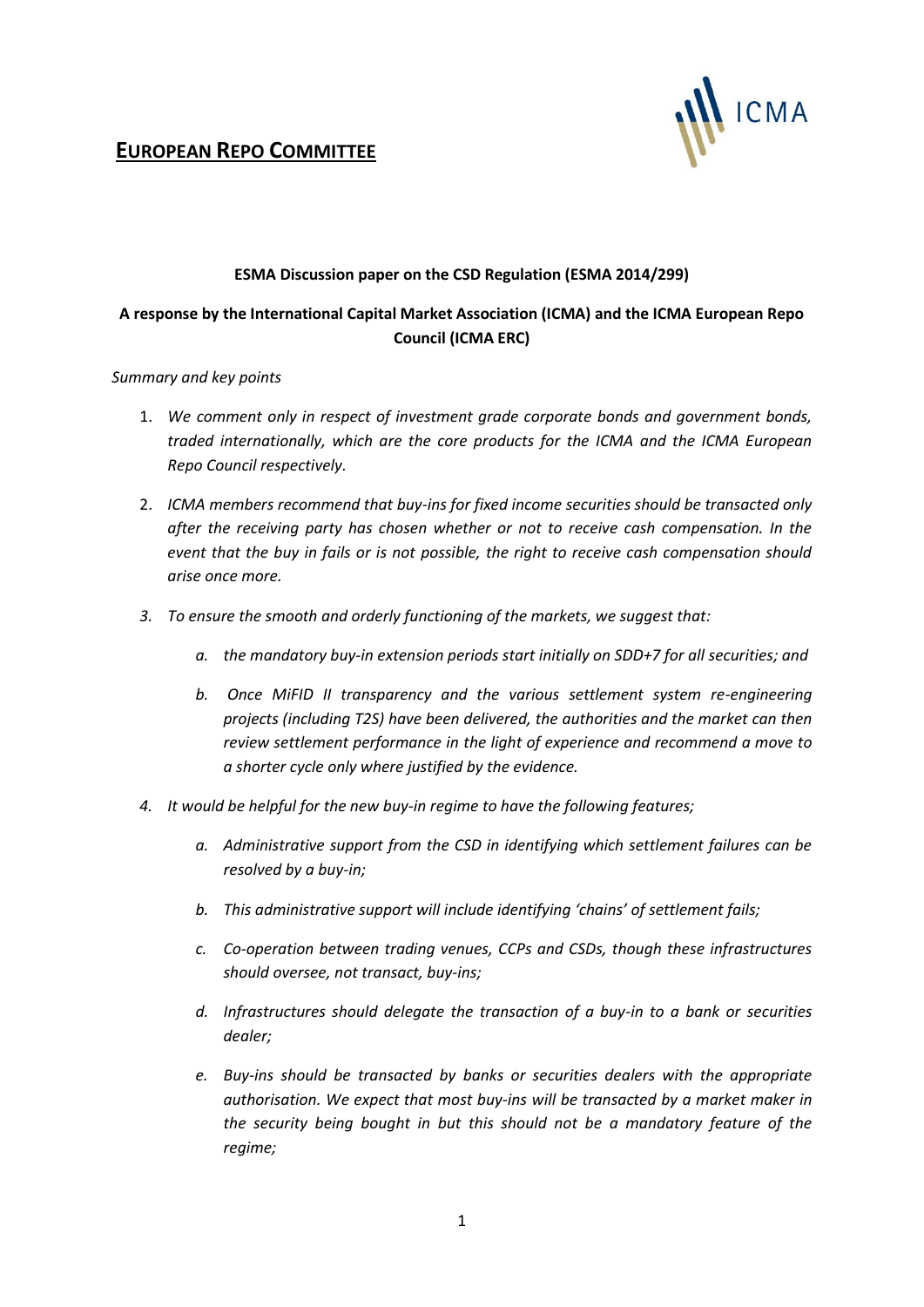- *f. The same buy-in agent should transact the buy-ins for all settlements in a chain;*
- *g. Buy-ins should be executed for 'guaranteed delivery'; and*
- *h. A best execution obligation should apply.*
- *5. We are planning further work in a number of areas and stand ready to assist the authorities further as their work proceeds. The three main areas are the practical requirements for coordinating multiple buy-ins (Q15), the treatment of different operations in relation to 'ineffective' buy-ins (Q16) and the information required to be sent by the CSD to the trading venue (Q20).*

# **Q1: Which elements would you propose ESMA to take into account / to form the technical standards on confirmation and allocation between investment firms and their professional clients?**

*Members of ICMA feel strongly that efforts should be made to confirm and allocate on T+0. T+0 affirmations are highly effective in contributing to both the confirmation and allocation processes inherent between investment firms and professional clients. Active steps are already being taken by the industry to use existing affirmation processes, both internally and with the use of matching vendors. The ICMA ERC operations group encourage affirmation and confirmation practices within repo operations. The definitions of these practices are outlined in the newly published [European Repo](http://www.icmagroup.org/Regulatory-Policy-and-Market-Practice/short-term-markets/Repo-Markets/repo0/)  [Guide to Best Practice.](http://www.icmagroup.org/Regulatory-Policy-and-Market-Practice/short-term-markets/Repo-Markets/repo0/) Please see, in particular, paragraphs 2.33 and following. We note, however, that resources will be required to invest in these practices, whether internally or through a vendor. Allocation practices within the secondary market involve distribution standards and timings from buy-side on a technical level.* 

**Q2: In your opinion, are there any exceptions that should be allowed to the rule that no manual intervention occurs in the processing of settlement instructions? If so please highlight them together with an indication of the cost involved if these exceptions are not considered? Do you consider that this requirement should apply differently to investment firms? If so, please explain.** 

*ICMA members note that a hybrid system, made up of both automatic and manual processes currently exists. Although steps are being made towards full automation, manual processes in certain cases may persist, particularly for bilateral transactions where the manual input is a function of the end client. Allocation, affirmation and confirmation are all front-loaded processes. STP is only done once transactions are matched on the value date. It is noted that some CSDs are moving away from repair services, which then provides for the agent to re-instruct with complete messaging. Manual processes should help facilitate settlement repair in some cases; to penalise them would be counterproductive and would not help liquidity provision. ICMA members agree that manual intervention should be allowed in contingencies, particularly in circumstances such as corporate events with short deadlines for event management.* 

### **Q3: ESMA welcomes concrete proposals on how the relevant communication procedures and standards could be further defined to ensure STP.**

*We believe that encouraging more widespread adoption of international standards, rather than prescribing specific standards for use in ESMA jurisdictions, is the way forward.*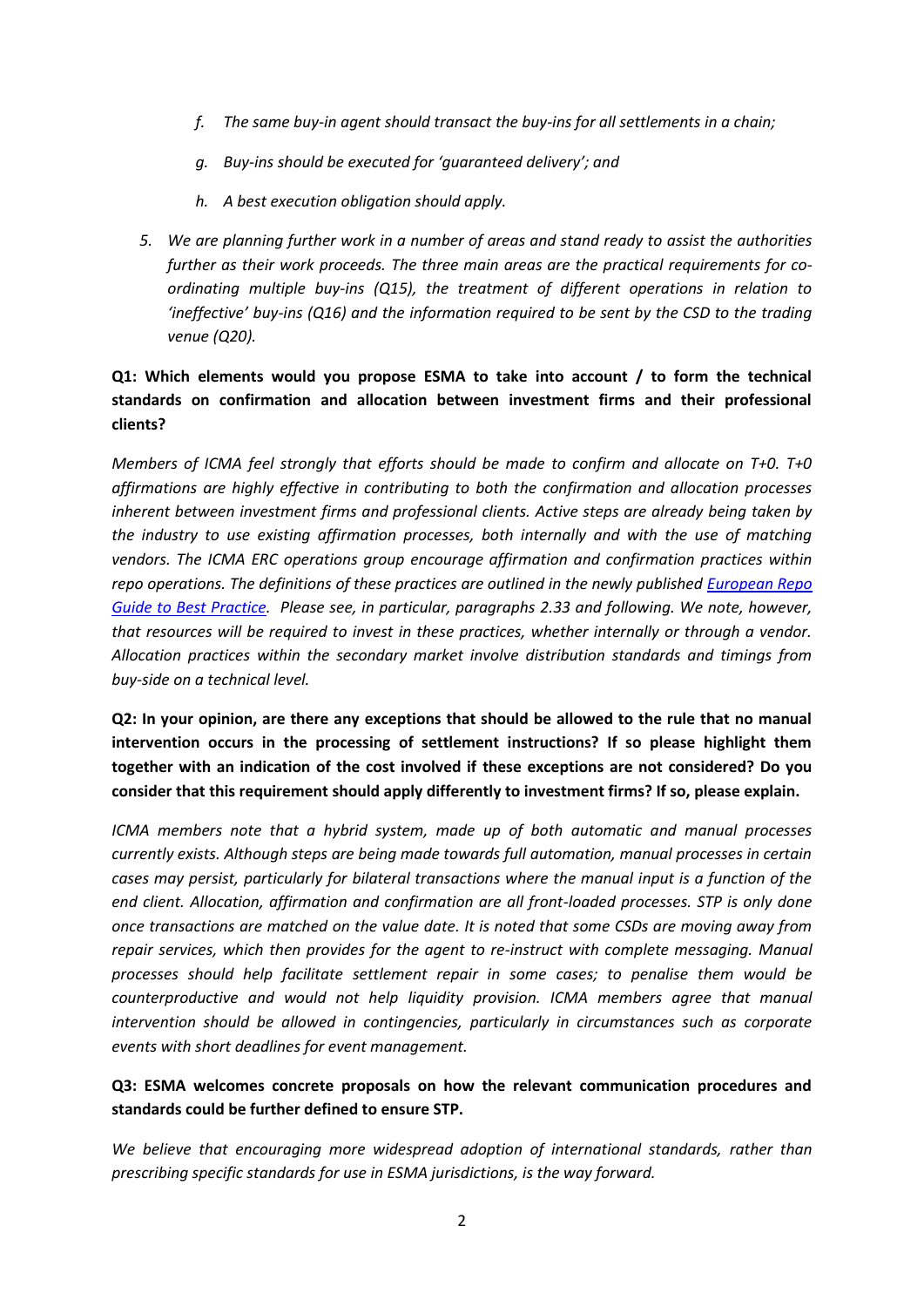*STP requires real-time continuous settlement and we encourage ESMA to consider how this can best be pursued. For our part, we expect triparty repo settlement interoperability to be in service between Euroclear Bank and Clearstream Banking Luxembourg from June 2015 at the latest.*

**Q4: Do you share ESMA's view that matching should be compulsory and fields standardised as proposed? If not, please justify your answer and indicate any envisaged exception to this rule. Are there any additional fields that you would suggest ESMA to consider? How should clients' codes be considered?** 

*We consider that there are three steps involved in trade matching and confirmation. The first step is the affirmation of the terms of the trade between trading counterparties. The second step is establishing the chain of additional market participants to be involved in settlement of the trade. These may include CCPs and general clearing members; agent banks; and custodians. The additional participants must be instructed by the counterparties to the trade; they will typically enrich the instructions received with the addition of standard settlement instructions.* 

*Since T2S does not currently support the repo and securities financing business, it is clearly desirable that additional fields should be available to support the needs of this business.*

*The term 'client code' is ambiguous. Client codes drawn from a standard source, such as SWIFT 'BIC codes', could be of value; but unless internal client codes are widely shared, they cannot be used for matching. We do not recommend the sharing of internal client codes.*

**Q5: Do you agree with the above proposals? What kind of disincentives (other than monetary incentives such as discounts on matching fees) might be envisaged and under which product scope?** 

*In relation to the proposal in paragraph 23 that settlement instructions not received by the end of ISD-2 should be subject to disincentives, we strongly disagree.* 

*ICMA and the ERC are concerned with the international market; securities intended to be traded globally. Since trading can take place up to 6pm CET (5pm in London) and even later with clients based in non-European time zones, and the process of transforming trades into settlement instructions is not instant, for trades on the new normal settlement cycle of T+2, trades entered into on ISD-2 cannot always be submitted on that day. Secondly, trades may be entered into for shorter settlement cycles; in such cases, ISD-2 will fall before trade date.* 

*We support the provision of full functionality for managing pending settlements, including "hold and release" and bilateral cancellation. As the discussion paper seems to suggest, these services must be complemented with the swift and accurate provision of information relating to the status of the settlement instruction to the counterparties.* 

**Q6: In your opinion, should CSDs be obliged to offer at least 3 daily settlements/batches per day? Of which duration? Please elaborate providing relevant data to estimate the cost and benefit associated with the different options.** 

*We believe that the concept of 'batch' processing in the settlement field is increasingly seen to be out of date, even with the meaning 'possibility to settle' used in footnote 8 on page 13. At the very least,*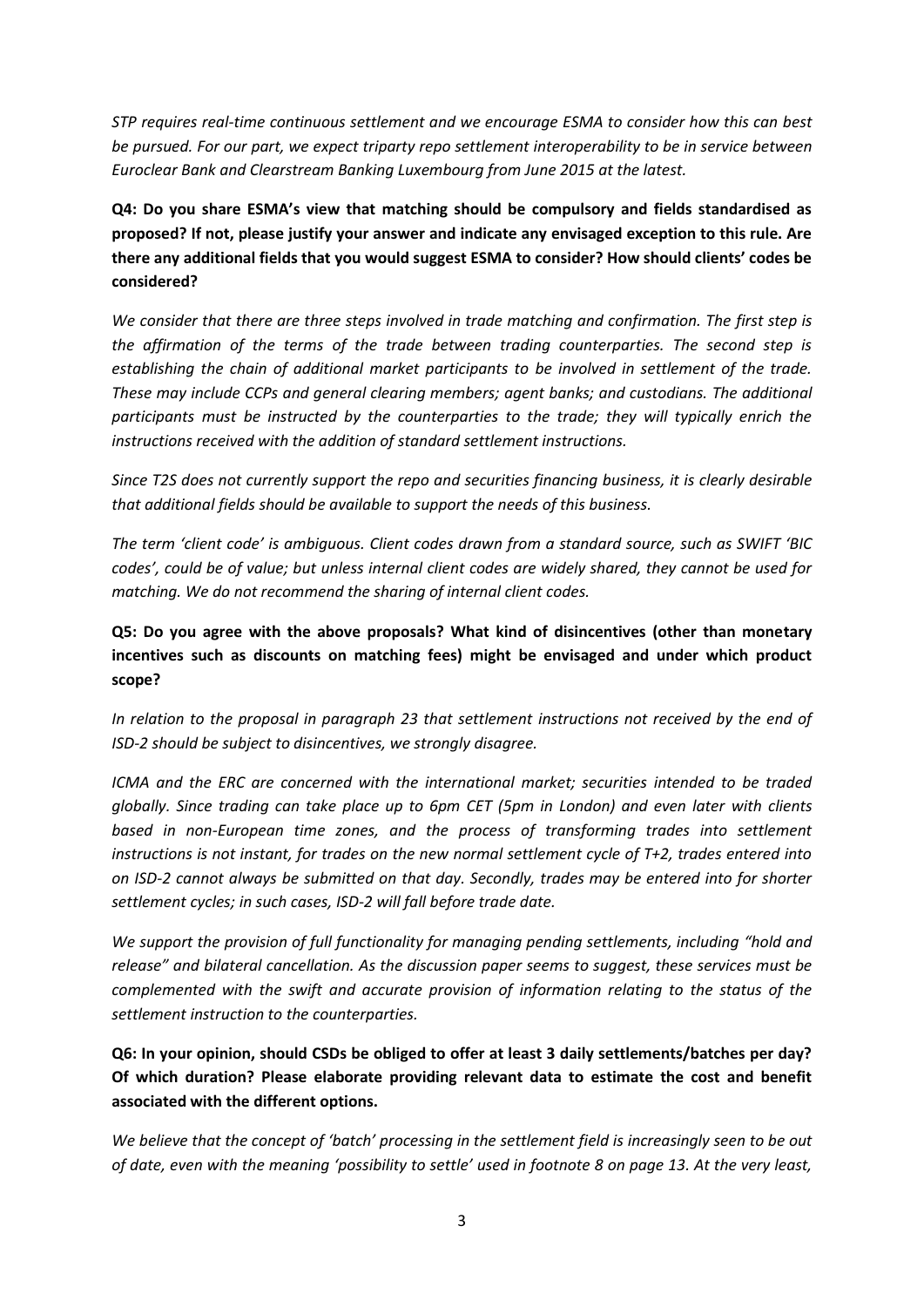*large volume settlement systems should be able to offer so many batches during the working day that the user experience emulates real time settlement. We recognise that T2S will help; and we also think that non-T2S markets should be encouraged to align their daily timetables with the T2S timetable. In addition, we expect settlement cycles within a pre-defined timescale to become the norm. Reasonably frequent daily settlements during the trading day are important for repo markets and also serve a valuable role in settlement repair.*

*ICSDs are already moving in this direction. Market participants need to be able to on-transfer collateral received to their clients and the wider market efficiently. Collateral management is key to the implementation of EMIR where same day settlement is needed (for variation margin as an example);*

*The principal benefit of this approach is that market participants will have multiple opportunities to repair failed settlements during settlement due date; and settlements which require multiple steps have more probability of occurring, which should reduce the need for resource-hungry algorithms to look across all settlement instructions in a particular IT system to build chains of dependent settlements.* 

*We are not able to estimate the benefits of such an approach, but a daily settlement timetable which helps to reduce settlement fails, daily penalties and costly, complex buy-ins seems to us to be wholly aligned with the objectives of the CSDR and will help to build safer, more resilient markets.*

# **Q7: In your view, should any of the above measures to facilitate settlement on ISD be mandatory? Please describe any other measure that would be appropriate to be mandated.**

*We believe that the following functions should be supported by the CSD:*

- *(i) Recycling settlement instructions so that instructions which have not yet settled can do so either (a) later on settlement due date or (b) after settlement due date but before a buy-in is instructed or executed;*
- *(ii) Shaping a trade upon input of the instructions, so that partial settlement can take place in accordance with the agreement between the parties to the trade; the parameters should be defined by market practice or by the parties to the trade; and tariffs should not discourage shaping;*
- *(iii) Partial settlement, under which a balance remains outstanding; this should be carried out either in accordance with the agreement between the parties to the trade or as defined by market practice; clear communication with the parties to the trade is essential; and*
- *(iv) Securities lending, both in its own right and as a tool for settlement repair.*

*The use of optimisation algorithms which identify chains of dependent settlements need not be compulsory where settlement performance is satisfactory without them. These algorithms require careful design and testing as they can immobilise resources in the IT system and make it harder for participants to manage their settlements. Where the use of optimisation algorithms is permitted or mandated, the competent authorities should ensure that the CSD (a) understands the operation of the algorithm and its costs and benefits and (b) has robust IT governance in place to manage changes to the IT system or the algorithm.*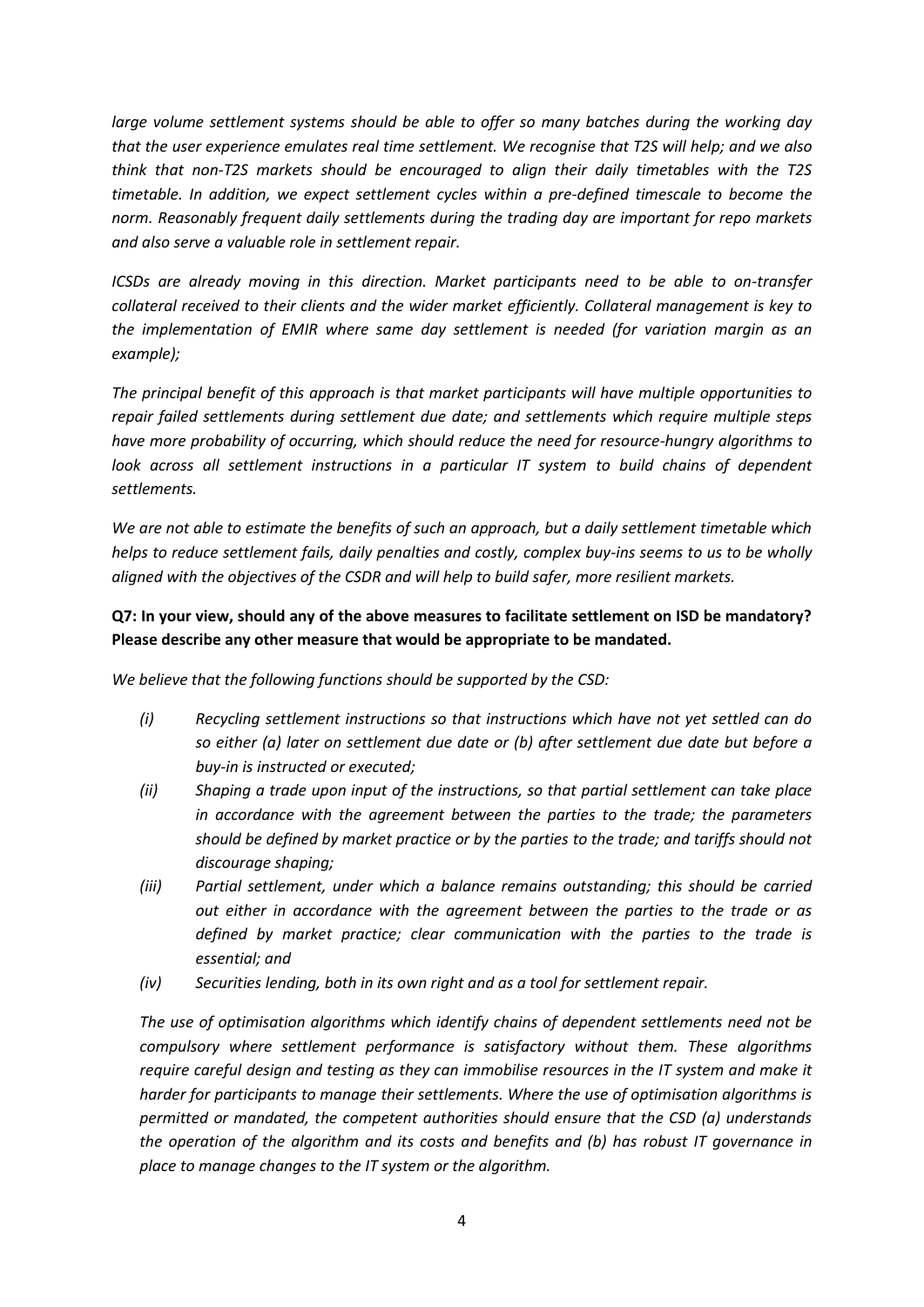**Q8: Do you agree with this view? If not please elaborate on how such arrangements could be designed and include the relevant data to estimate the costs and benefits associated with such arrangements. Comments are also welcome on whether ESMA should provide for a framework on lending facilities where offered by CSDs.** 

*ICMA members believe that centralised lending should not be obligatory, which would see a bank function set up alongside a notary function.* 

*All (I)CSDs should, however, provide the necessary functionality to support the securities lending and borrowing business, including repo and the associated securities financing trades.*

*We value the securities lending services offered by the ICSDs today, whereby participants can place some or all of their securities in an 'available for lending' pool; the ICSD arranges the loan, but does not, crucially, take risk in respect of it; and the borrower is responsible for the return of equivalent securities. We expect that this will continue to be offered. Eventually, it will need to be supported by T2S; but we understand this is unlikely to happen until the migration is complete, unfortunately.*

**Q9: Do you agree with the above monitoring system description? What further elements would you suggest? Please present the appropriate details, notably having in mind the current CSD datasets and possible impact on reporting costs.** 

*As a minimum, participants in a settlement system should have access to settlement fails data on a transaction by transaction basis, either real time or by timely file transfer. This settlement fails data should enable participants to identify and analyse the age of fails.*

*For monitoring by the CSD of the performance of participants, we expect trading venues, CCPs and CSDs in consultation with their participants to agree an appropriate regime with the authorities. The level of monitoring involved in a jurisdiction with many liquid securities and a competitive trading and clearing landscape will be different from the effort required where there are a small number of securities traded on a single low-volume trading venue/CCP/CSD infrastructure optimised for domestic needs.* 

*For monitoring by the national competent authorities and ESMA, we believe that aggregated, anonymised data showing settlement performance each day should be provided to ESMA on a weekly basis. We attach the Monte Titoli weekly report by way of example. A second page, analysing failed settlements by asset class and age, should be added, to complement the data provided to individual participants above.*

*The fields detailed are rightly identified. ICMA members agree that ESMA should not be overly prescriptive without evidence, and that the authorities should consider whether to establish a group to monitor settlement fails after the implementation of CSDR based on values of transactions. Information should be given to market participants on whether the absence of matched instructions is causing settlement fails or not.* 

*We also believe that where large volume settlement systems provide more data than is required under these proposals, they should continue to do so. It would be unfortunate if the effect of European harmonisation was to reduce the level of data and insight available to the authorities as a result of requiring from all CSDs only the data available from the least sophisticated.*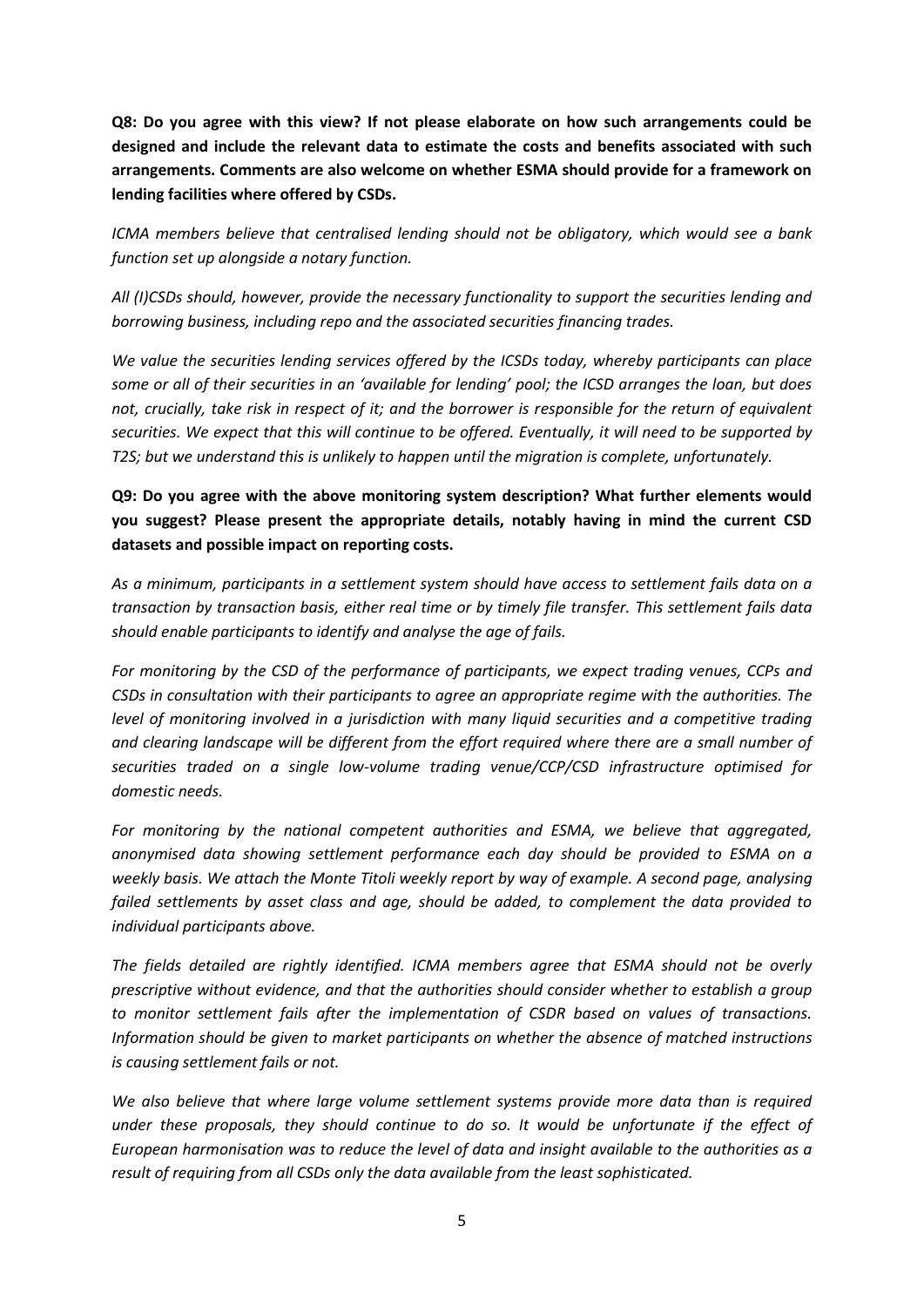*There is a specific technical question relating to the practice of CCPs in some markets. We understand that upon a failure, the CCP cancels and re-instructs the trade, rather than the instruction being recycled. In markets where this occurs, it would be helpful for CCPs and CSDs to co-operate so that useful operational data is not masked by this practice.*

#### **Q10: What are your views on the information that participants should receive to monitor fails?**

*As a minimum, participants in a settlement system should have access to settlement fails data on a transaction by transaction basis, either real time or by timely file transfer. This settlement fails data should enable participants to identify and analyse the age of fails.*

*We think it is helpful for market participants to have access to the aggregated performance of their peers as a group. For example, private banks and wealth managers should compare themselves to each other, not to global firms; and the global firms should also be compared. In markets where disaggregated data cannot be circulated for other public policy reasons (perhaps because there are few banks involved in the settlement business) then the performance of the system as a whole (minus the performance of the recipient) should be provided as a benchmark.* 

*We note that the Monte Titoli weekly report (see question 9) is published weekly, on Monday in relation to the previous week.*

### **Q11: Do you believe the public information should be left to each CSD or local authority to define or disclosed in a standard European format provided by ESMA? How could that format look like?**

*In addition to the data set described after paragraph 41 (see question 9) which should be capable of aggregation and publication on an annual basis, we believe that an analysis of the number and value of 'late' settlements on a country-by country, asset class by asset class basis would be valuable. For example, knowing the value and number of late settlements in Italian domestic equities and in German bunds would be useful; whereas an aggregate number which blended these very different products would be of little value.*

*In line with our recommendation in our answer to Q9 above, we would like to see this data broken down by categories, such as settlement due date (SDD); SDD+1; SDD+3; SDD+5; SDD>5.* 

*There are a number of other data series which CSDs and ICSDs produce. We hope you will agree that one possible constructive approach is for ESMA to prescribe the data set described after paragraph 41, together with our proposed enhancements, and to agree a (non-exhaustive) list of data series which CSDs and supervisors may publish on a consistent basis.* 

# **Q12: What would the cost implication for CSDs to report fails to their competent authorities on a daily basis be?**

*We believe that only the CSDs would have access to this data. However, based on our members' experience of aggregating data, which we use for business purposes, for the purposes of regulatory reporting in this sphere, we would expect the cost of aggregation to be limited, particularly once the requirements are well understood and the process can be automated.* 

*Please also see our answer to Question 21 below.*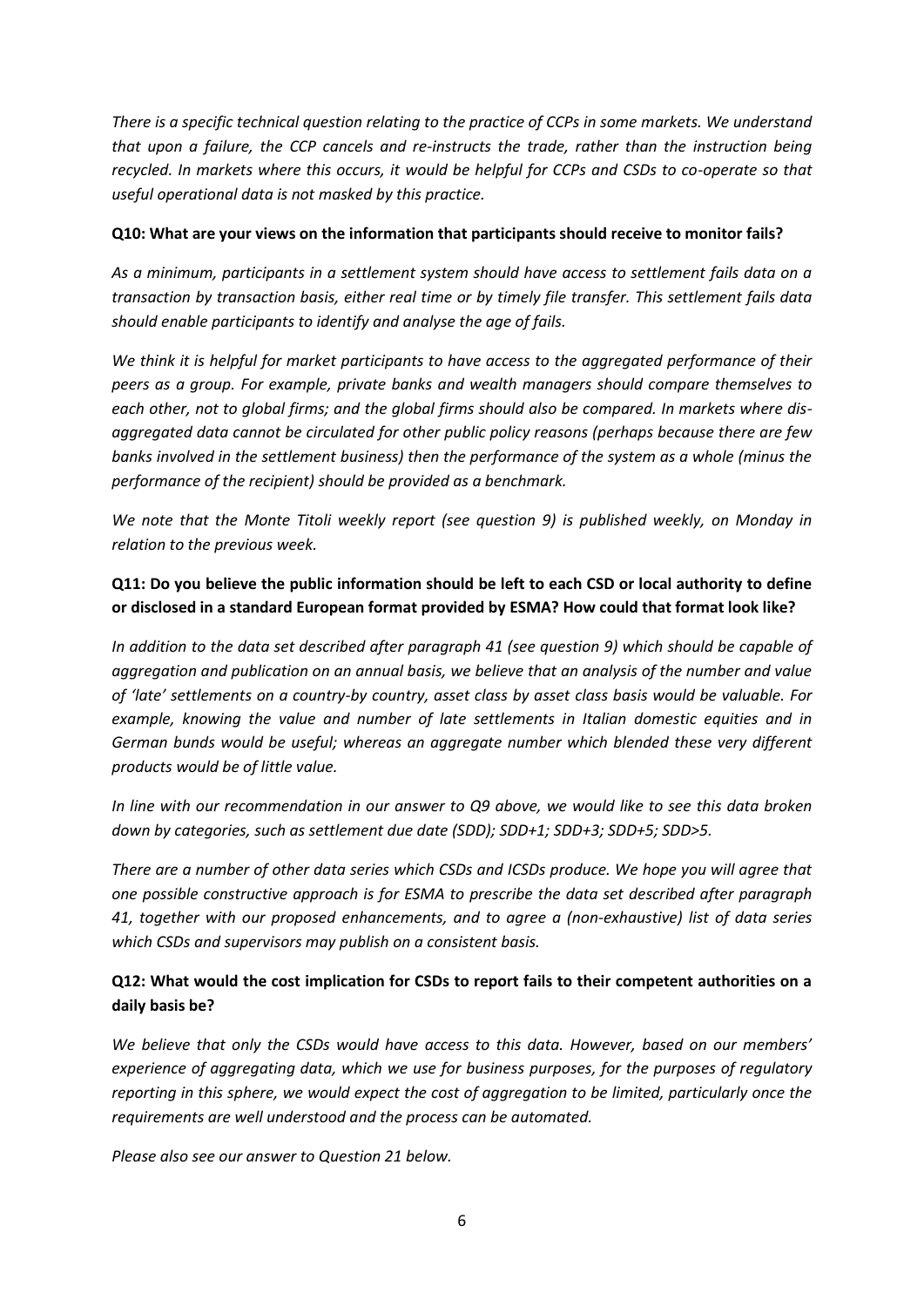# **Q13: CSDR provides that the extension period shall be based on asset type and liquidity. How would you propose those to be considered? Notably, what asset types should be taken into consideration?**

*We comment only in respect of investment grade corporate bonds and government bonds, traded*  internationally, which are the core products for the ICMA and the ICMA European Repo Council *respectively.* 

*First, for the same reasons as given under 11 above, products in different asset classes are not capable of being classified into a singular liquidity matrix. For corporate bonds, our observation is that these typically find their way into the portfolios of long-term holders quite soon after issue; and thereafter they rarely trade. Trading in government bonds is significantly impacted by the size and credit quality of the issuer. Furthermore, where primary dealers have a quoting obligation (obligation to stand in the market offering to buy and sell securities, sometimes in specified quantities and at specified maximum spreads), this can mask the lack of natural liquidity of these government bond markets. However, we understand that quoting obligations are considered necessary for the overall performance of this asset class.*

*We believe that the smooth and orderly functioning of the markets in investment grade corporate bonds and government bonds would be adversely affected by an extension period of only 4 days. This is because these markets depend on market makers to provide liquidity. The ability of market makers to source bonds which they have sold as principal but which they do not have in possession at the time of sale is a function of time. If buy-ins are implemented after only 4 days, this will increase the cost and complexity of market making, compared to implementing mandatory buy ins after 7 days as permitted by the Regulation. As a result, banks may be less willing to extend liquidity to the markets through market making and repo; this in turn will affect the smooth and orderly functioning of the markets and will likely increase the cost of capital to end users, such as governments and corporates who use the bond markets to raise capital. Unintended market consequences may also arise from two exemptions provided for in the CSDR (a) for ineffective buy-ins (for example, short term repurchase transactions) or (b) where failing CCPs are exempt from buy-in; these exemptions could shift the consequences of settlement failures on to cash market liquidity providers, market makers and other market participants, which will in turn have an adverse effect on liquidity in cash markets.*

*We suggest the following as a possible way forward. First, start mandatory buy-ins on SDD +7. Once MiFID II transparency and the various settlement system re-engineering projects (including T2S) have been delivered, the authorities and the market can review settlement performance in the light of experience and recommend a move to a shorter cycle only where justified by the evidence.*

**Q14: Do you see the need to specify other minimum requirements for the buy-in mechanism? With regard to the length of the buy-in mechanism, do you have specific suggestions as to the different timelines and in particular would you find a buy-in execution period of 4 business days acceptable for liquid products?** 

*We believe that the buy-in execution period should be no shorter than the settlement extension period for any given security (e.g. if a security was subject to S+7 extension period, there would be a minimum of 7 days to complete the buy-in).*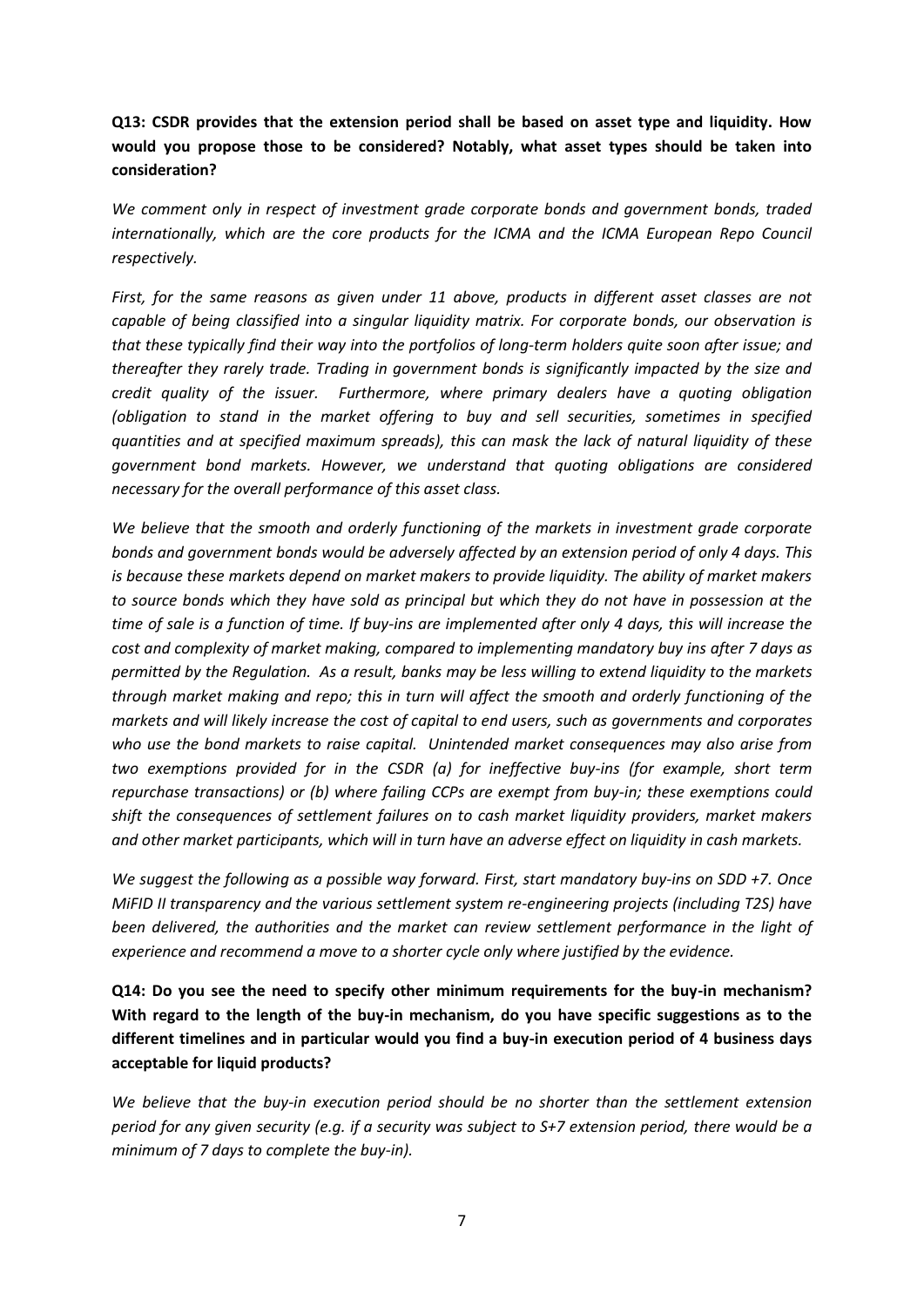*ICMA members are concerned by the proposed buy-in mechanism outlined in paragraph 52 of the ESMA discussion paper and recommend that buy-ins be transacted on behalf of the receiving party by an agent. As explained in this answer below, we think that market infrastructures have an important oversight role but should not transact buy-ins. This is because only the market participants to the transaction will know the details underpinning the transaction and the reason for its failure. In current practice, CSDs make efforts to request information from the participant. It should also be known that trading venues, CCPs or CSDs will not necessarily know whether a security needs to be 'bought-in'.* 

*According to MiFID 1 and re-inforced for non-equities in MiFID 2 a healthy competitive landscape in Europe has emerged. Linked to other European harmonisation initiatives we have now multiple CSDs, Trading venues and CCPs. It is therefore impossible for any of those 3 identified actors to have any certainty of the position of each participant. Only the two parties involved in the trade will have a clear understanding of their own positions. The ERC has held discussions with members of ECSDA and EACH in the early consultation process of CSDR. Similar expressions of impossibilities to identify exactly who is short have been made.* 

*Members are also concerned that the mandatory buy-in mechanism has been designed around a single approach, even though the regulation allows for three different arrangements under Article 7 (10) of CSDR. ICMA members recommend that buy-ins for fixed income securities should be transacted only after the receiving party has chosen not to receive cash compensation. In the event that the buy in fails or is not possible, the right to receive cash compensation should arise once more.* 

*We think the following aspects of a buy-in regime are highly desirable:*

- *a. Administrative support from the CSD in identifying which settlement failures can be resolved by a buy-in;*
- *b. This administrative support will include identifying 'chains' of settlement fails, referred to in the ICMA Rules and Recommendations as a 'pass on situation';*
- *c. Co-operation between trading venues, CCPs and CSDs, though these infrastructures should oversee, not transact, buy-ins;*
- *d. Infrastructures should delegate the transaction of a buy-in to a bank or securities dealer;*
- *e. Buy-ins should be transacted by banks or securities dealers, with the appropriate authorisation, who are not, and are not connected to, the parties to the failed trade; We expect that most buy-ins will be transacted by a market maker in the security being bought in but this should not be a mandatory feature of the regime.*
- *f. The same buy-in agent should transact the buy-ins for all settlements in a chain;*
- *g. Buy-ins should be executed for 'guaranteed delivery'; and*
- *h. A best execution obligation should apply. For this to be wholly effective, transparency will be required.*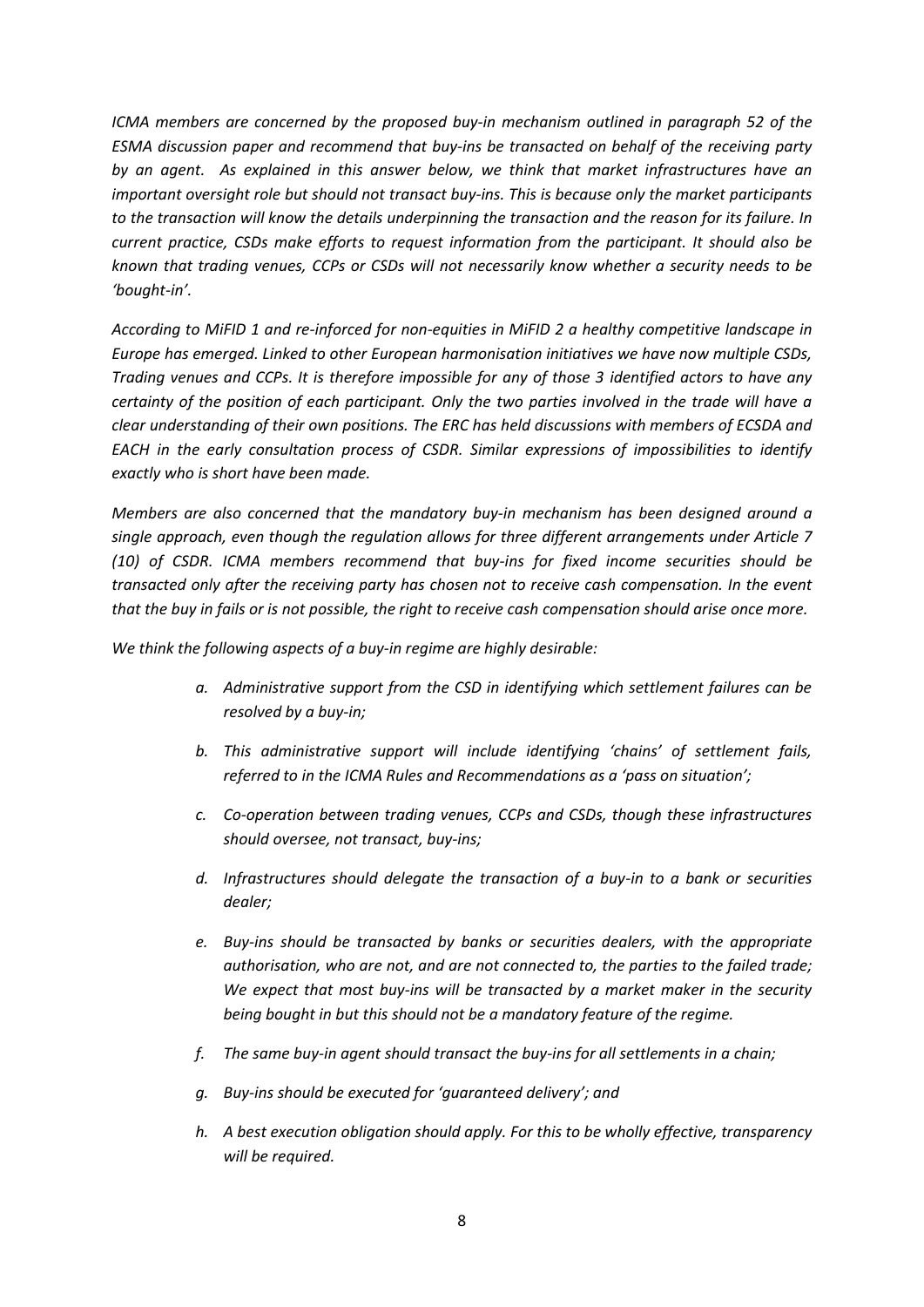*Consideration should also be given to declaring a buy-in 'not possible' when the relevant securities are not available at a reasonable price, or at all.* 

*If our recommendations for co-ordinated administration and the appointment of a single agent for all settlements in a chain are not followed, we foresee a deeply sub-optimal situation, in which multiple buy-ins are attempted on an un-co-ordinated basis in the same security. We would be happy to discuss this aspect with you further. We note that a significant rise in buy-ins would add operational and financial risk.*

#### **Q15: Under what circumstances can a buy-in be considered not possible?**

*The ICMA Secondary Market Rules and Recommendations, which govern trades in the international market, provide that the buy-in provisions do not apply where the entire issue of the securities in question have been called for redemption. It is a question of judgement whether or not a buy in is 'not possible' in other circumstances; this will depend on technical factors relating to the market for the securities in question, such as the number and nature of the holders; a security predominantly held in long-term portfolios, which would suffer a tax penalty if they sold, is an example of such a technical factor. Other technical factors include a lack of market liquidity caused by events such as a futures contract expiry or the insolvency of a participant in the market.*

*There are a number of other circumstances in which a buy in might not be possible and we would welcome the inclusion of a (non-exhaustive) list of examples in the appropriate technical standard.*

*For example, where the buy-in agent cannot buy securities, having taken all reasonable steps to do so, the buy in should be regarded as not possible.* 

*Another example would be where the agent cannot purchase securities at a reasonable price; please see below for a suggestion that ESMA might issue guidance on this.*

*The effect of a buy-in and the payment of cash compensation should be broadly similar. We would therefore encourage ESMA to consider giving guidance as to the circumstances in which a buy-in should be considered 'impossible' because securities are offered to the buy-in agent only at prices above a reasonable level. This proposal would serve to avoid damage to liquidity from frequent buyins at extremely high prices. We would not expect ESMA to engage in transaction-by-transaction price setting but it would be helpful for ESMA to set standards in relation to 'reasonableness' or to publish a non-exhaustive list of factors to be taken into account. Our proposals for a best execution obligation and a transparent buy-in process in our answer to Q14 should also help in this regard.*

# **Would you consider beneficial if the technical standard envisaged a coordination of multiple buyins on the same financial instruments? How should this take place?**

*We believe that a technical standard which envisaged the co-ordination of multiple buy-ins in the same financial instrument is highly desirable. We would like to see a variety of approaches which address the different market structures and liquidity characteristics of different product markets, developed in collaboration with relevant market experts.*

*This approach is in line with the policy goals expressed in the Recitals to the Regulation.*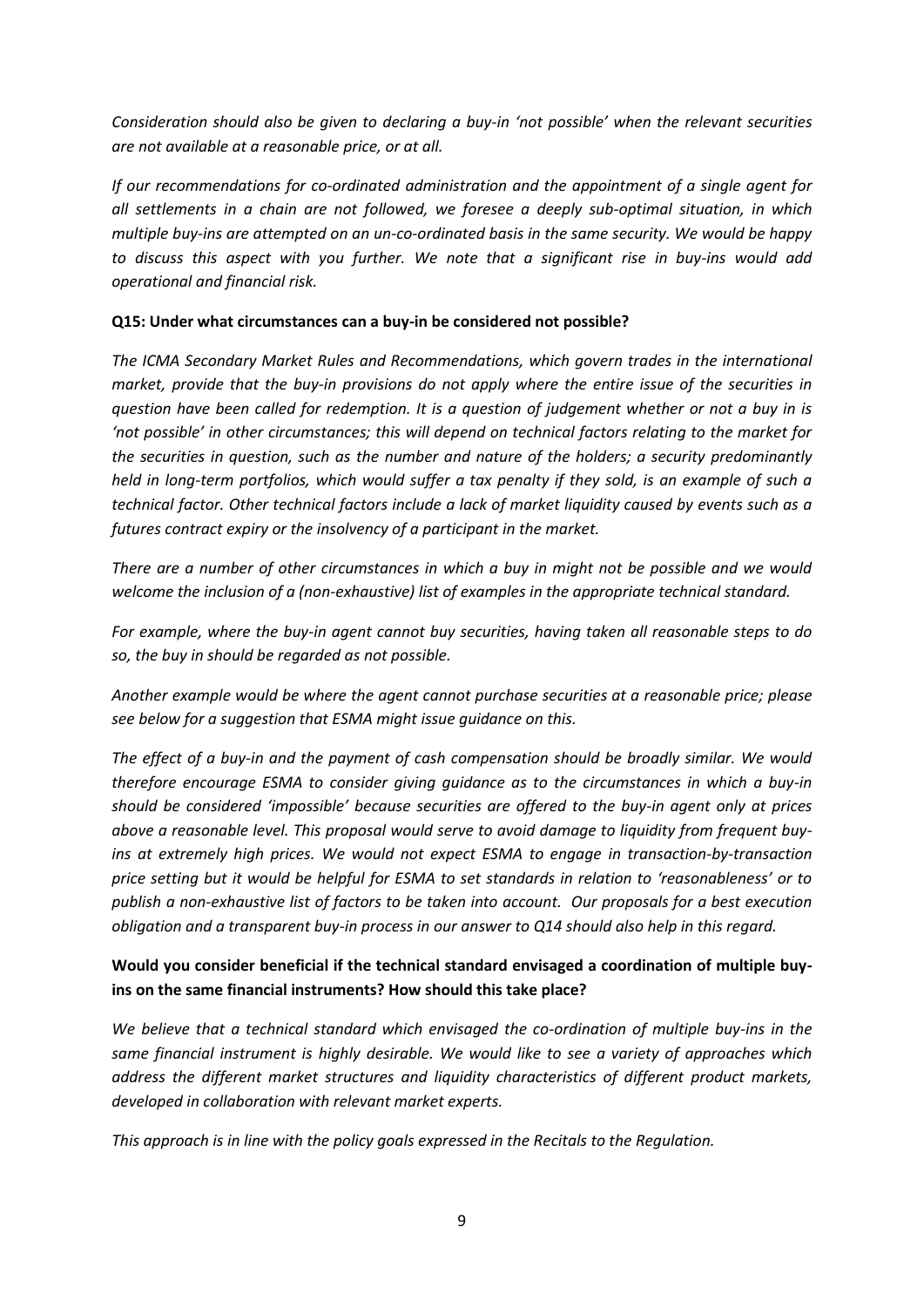*We are planning to contribute to industry work developing the different approaches in more detail. For now, we note two important characteristics of market practice under ICMA rules.*

*The ICMA Secondary Market Rules and Recommendations provide that the buy-in agent instructed to execute the buy-in shall be the same for the whole chain.*

*The ICMA Secondary Market Rules and Recommendations also allow for the recipient of a buy-in notice to pass it on.* 

*The ability to pass on a buy in notice is particularly important for market makers, where the failure of a seller to deliver is likely to cause the market maker to fail to deliver to a buyer; this problem is especially acute in illiquid securities.*

### **Q16: In which circumstances would you deem a buy-in to be ineffective?**

*For a buy-in to be effective, the receiving party should be put in the position she would have been in if the original transaction had completed in accordance with its contractual terms.* 

*In relation to the exemption in Article 7.10 (b) regarding short-term repos and stock loans, we are continuing to consider how this could best be implemented in practice. We would welcome further dialogue with ESMA and the authorities. We are seeking to develop proposals which respect the provisions of the Level 1 text and provide for the least adverse impact and additional risk on the financing market and the greatest protection for the smooth operation of financial markets more generally.* 

#### **How do you think different types of operations and timeframes should be treated?**

*We plan to consider this further and may wish to provide additional evidence.*

#### **Q17: Do you agree on the proposed approach? How would you identify the reference price?**

*We would like to see the following refinements to the proposed approach:*

- *a. Unless a buy-in is impossible or ineffective, a buy in should not be deemed to have failed until at least SDD + 8 (where the buy-in is initiated on SDD+4) or SDD+14 (where the buy-in is initiated on SDD+7); and*
- *b. The receiving party should be put in the position she would have been in if the original transaction had completed in accordance with its contractual terms.*

*The business of identifying the reference price will vary depending on the market structure and product characteristics of the relevant market. The process should therefore be adapted to current market conditions and is likely to require revision following changes to the market structure, whether as a result of MiFID II or for other reasons. In some circumstances, such as when the last traded price is clearly 'stale', the obtaining of a valuation from a suitably qualified firm might need to be considered.*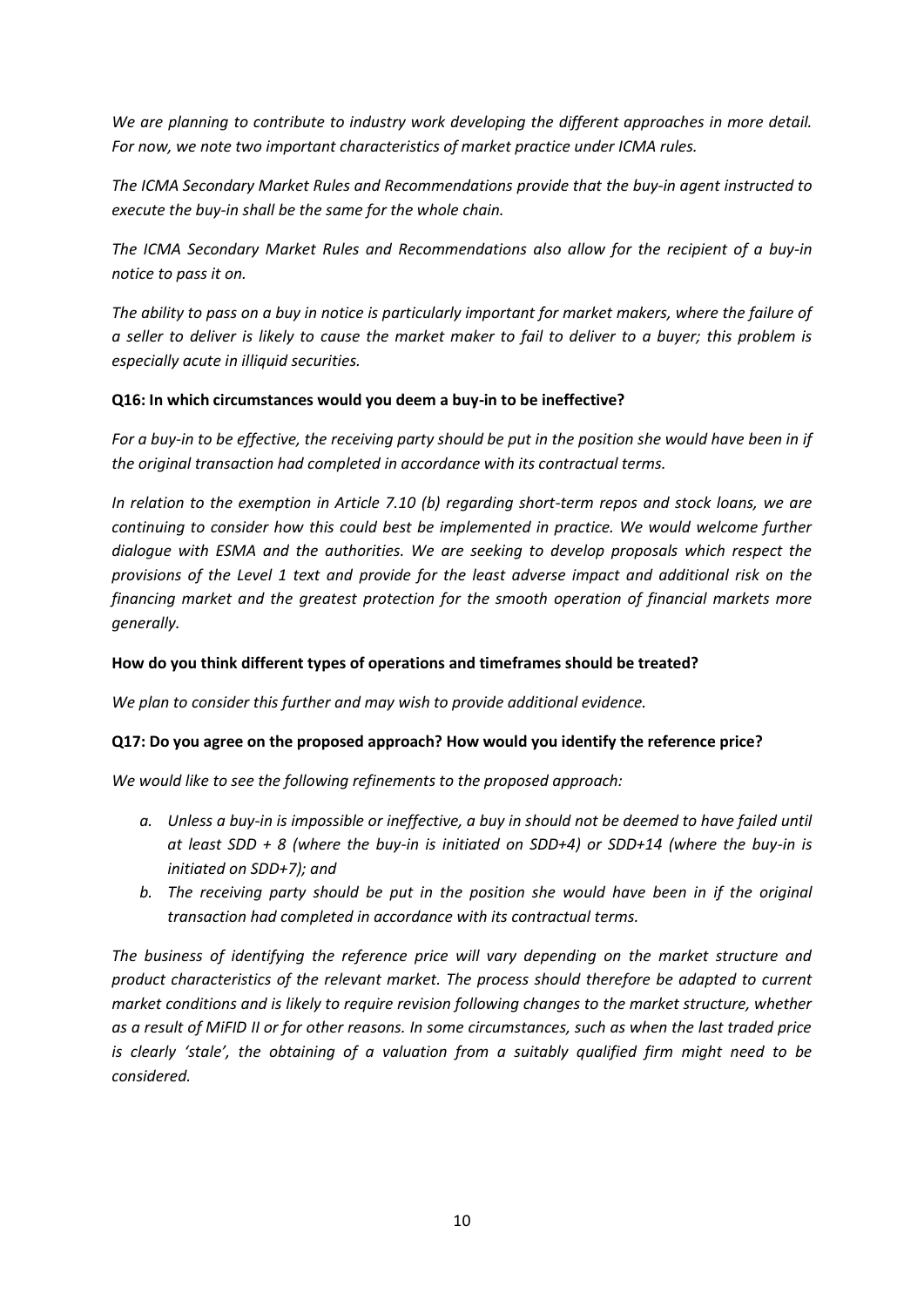# **Q18: Would you agree with ESMA's approach? Would you indicate further or different conditions to be considered for the suspension of the failing participant?**

*ICMA members agree in principle the means to generate more visibility on consistently failing counterparties. While it must be noted however that the overall number of fails in fixed income securities do not currently exist at unsustainable levels, an appropriate incentive regime is still required. There is no reason to suggest why a penalty regime cannot act as a suitable deterrent. Formulating these mechanisms correctly are a preferred alternative to mandatory buy-ins. The impact of the Short Selling Regulation (SSR) should also be taken into account.*

*ICMA members do not wholly agree to the suspension of the failing participant. Consideration should be given to the end client, and the level of risk that has been left in the financial system as a result of the suspension.* 

*ICMA members agree that it is imperative to gather visibility on failing counterparties before determining penalties. It is also unwise to consider benchmarks and suitable thresholds until this data is analysed. Authorities should also take noted concern of the time period to which the data corresponds. For example it would not be sensible to set the timeframe over the near future with the onset of T+2 and T2S, affecting settlement of financial instruments. Efforts need to be made to ensure that proposed regimes for fixed income are calibrated accordingly, based on statistical data over a suitable time period where markets are not experiencing undue financial stress.* 

*It may be that a failing participant is suffering from the failure of a client who is not itself a participant in the settlement system, such as a non-clearing member settling through a clearing member.*

*The authorities should also be obliged to consider the effect on the market of the suspension of a participant who is providing services to other market participants, such as a market maker providing*  liquidity or an agent bank providing settlement services to market participants who do not *participate directly in the relevant CSD.* 

### **Q19: Please, indicate your views on the proposed quantitative thresholds (percentages / months).**

*We think it is essential that the thresholds should be set on the basis of known facts. The level of settlement failures under the new regime could be very different from that prevailing today.*

*We think that quantitative thresholds will vary significantly across product types. For example, transaction sizes vary significantly between equities and fixed income; and failed settlements in centrally cleared markets may have wider ramifications for other market participants than failed settlements in bilateral markets. The appropriate thresholds for different types of market participant will not necessarily be identical.*

*Another approach which might be helpful would be to rank each market participant by reference to the average performance of a benchmark group, either the whole market or their peers, so as to seek to drive improvements in settlement efficiency.*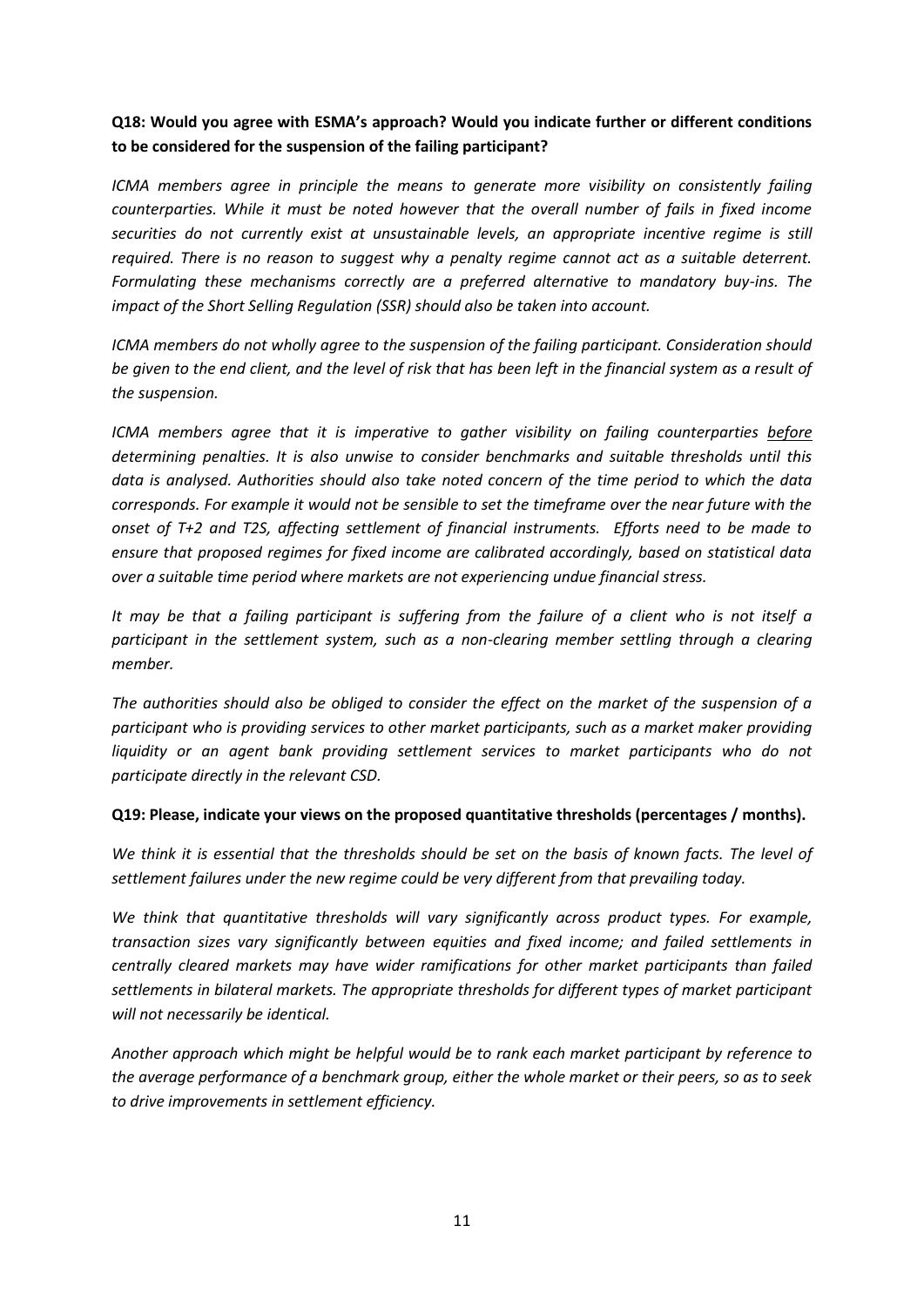**Q20: What is in your view the settlement information that CSDs need to provide to CCPs and trading venues for the execution of buy-ins? Do you agree with the approach outlined above? If not, please explain what alternative solutions might be used to achieve the same results.** 

*The fixed income markets for which ICMA and the ICMA ERC are responsible are a combination of cleared and uncleared markets. In the sovereign bond markets, the largest of which are Eurozone and UK sterling, a growing share of both cash and repo trading is cleared by CCPs; while in corporate bond markets, bilateral OTC trading is still the norm.*

*CCPs are considered counterparties to all, so they have the right to perform buy-ins, but since a lot of transactions are netted, this may be complicated and every chance should be given for the failing counterparty to explain and rectify before any buy-in can be performed. The Global Master Repo Agreement (GMRA) provides a standard contractual basis for bilateral trades; CCPs have developed their own contractual structures, which provide similar arrangements to the GMRA in a number of areas.*

*Trades which are not centrally cleared may be formed bilaterally or on a trading platform. In the first case, responsibility for settlement lies with the parties; they instruct settlement, using agents where required. If settlement of the trade fails, the two parties to the trade will be informed of the settlement failure by the CSD. If an agent is involved, it is the agent's responsibility to report to his principal.*

*Where a trading platform is involved, its responsibility is limited to transmitting details of the trade to the CSD; settlement remains the responsibility of the parties to the trade. It is not clear what the practical benefits are of the CSD providing information to the trading venue.* 

*The position is further complicated by the fact that a chain of failing transactions may have been transacted on a number of competing trading venues. Please see the third paragraph of our answer to Q14.*

*We propose to do further work to identify and develop the scenarios in which co-operation between trading venues, their participants and CSDs and their participants is needed to identify the trades in a given security which can be satisfied by a single buy-in.*

*The data used for monitoring and reporting (to participants and supervisors) and the data provided by CSDs to CCPs and trading venues should both be consistent with the data provided in this case. The data may need to be more granular and failing participants and their counterparties may need to be involved in piecing together the chain of instructions.*

*In relation to the proposal in paragraph 68 to prescribe one settlement account per participant per CCP per geographic market, we see this as a significant additional complication. We believe that transitioning to and implementing such a system would of itself cause settlement fail rates to rise. We do not recommend it.*

*We therefore recommend the approach outlined in this section. We believe that daily penalties provide a significant incentive to co-operate.*